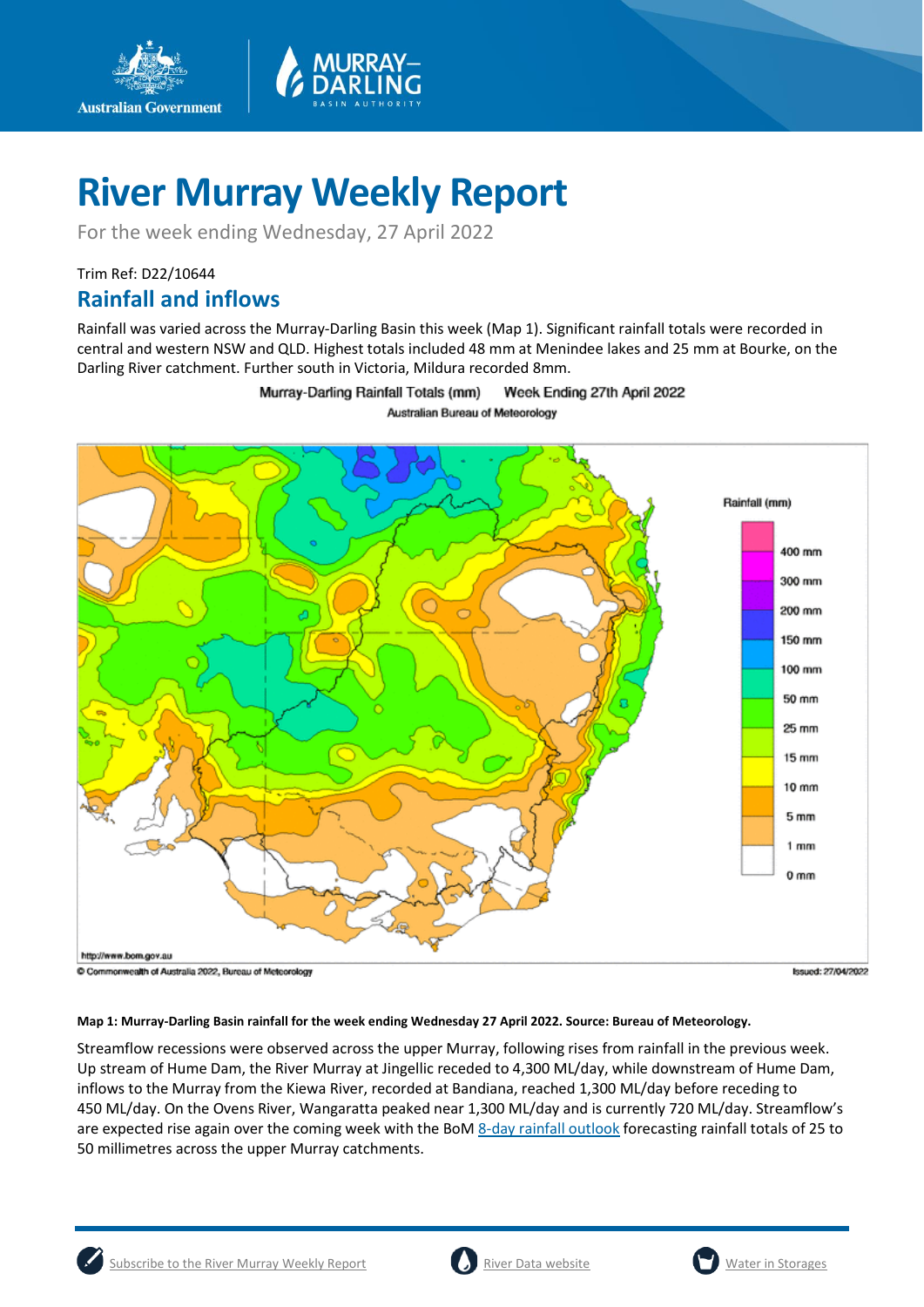Specific information about flows at key locations can be found at the MDBA's [River Murray data](https://riverdata.mdba.gov.au/system-view) webpage. Up-todate river data for sites in the Basin can also be found on:

- BoM's [website](http://www.bom.gov.au/cgi-bin/wrap_fwo.pl?IDV60151.html)
- WaterNSW's WaterInsights [website](https://waterinsights.waternsw.com.au/)
- Victoria's DELWP water monitoring [website](https://data.water.vic.gov.au/)
- South Australia's Water Data [website](https://water.data.sa.gov.au/Data/Map/Parameter/NoParameter/Location/Type/Interval/Latest)
- Queensland's [Water Monitoring Information Portal](https://water-monitoring.information.qld.gov.au/)



**Photo 1 - Basin divide near Mt Twynam, NSW Snowy Mountains (Photo – Andrew Bishop)**

## **River operations**

- Lowering Lake Mulwala at Yarrawonga to begin next week
- Continued releases from the Menindee Lakes to manage airspace
- Unregulated inflows from the Murrumbidgee River continue

#### **Hume Dam operations update**

The volume of water in Hume Dam has remained relatively steady around 86%, with increased inflows and reduced releases due to continued reduction in downstream irrigation demands.

Further forecast rainfall across irrigation areas has continued to supress irrigation demands across the River Murray system and only low releases are expected to continue at Hume Dam for the remainder of the irrigation season. The BoM ar[e currently forecasting](http://www.bom.gov.au/climate/outlooks/#/rainfall/median/seasonal/1) wetter than average conditions to persist in the upper Murray catchment in May to July. As such, Hume Dam storage is expected to remain stable or gradually increase over the coming weeks. Soil moisture levels in the upper catchment are close to average for this time of year, however with storages close to full the potential for another spill remains. Looking further ahead, the MDBA is also considering the possible need to actively reduce the storage ahead of winter if conditions turn wet and provide additional inflow or suppress irrigation demands. Further updates on these plans will be provided to river communities in the coming months including via future weekly reports.



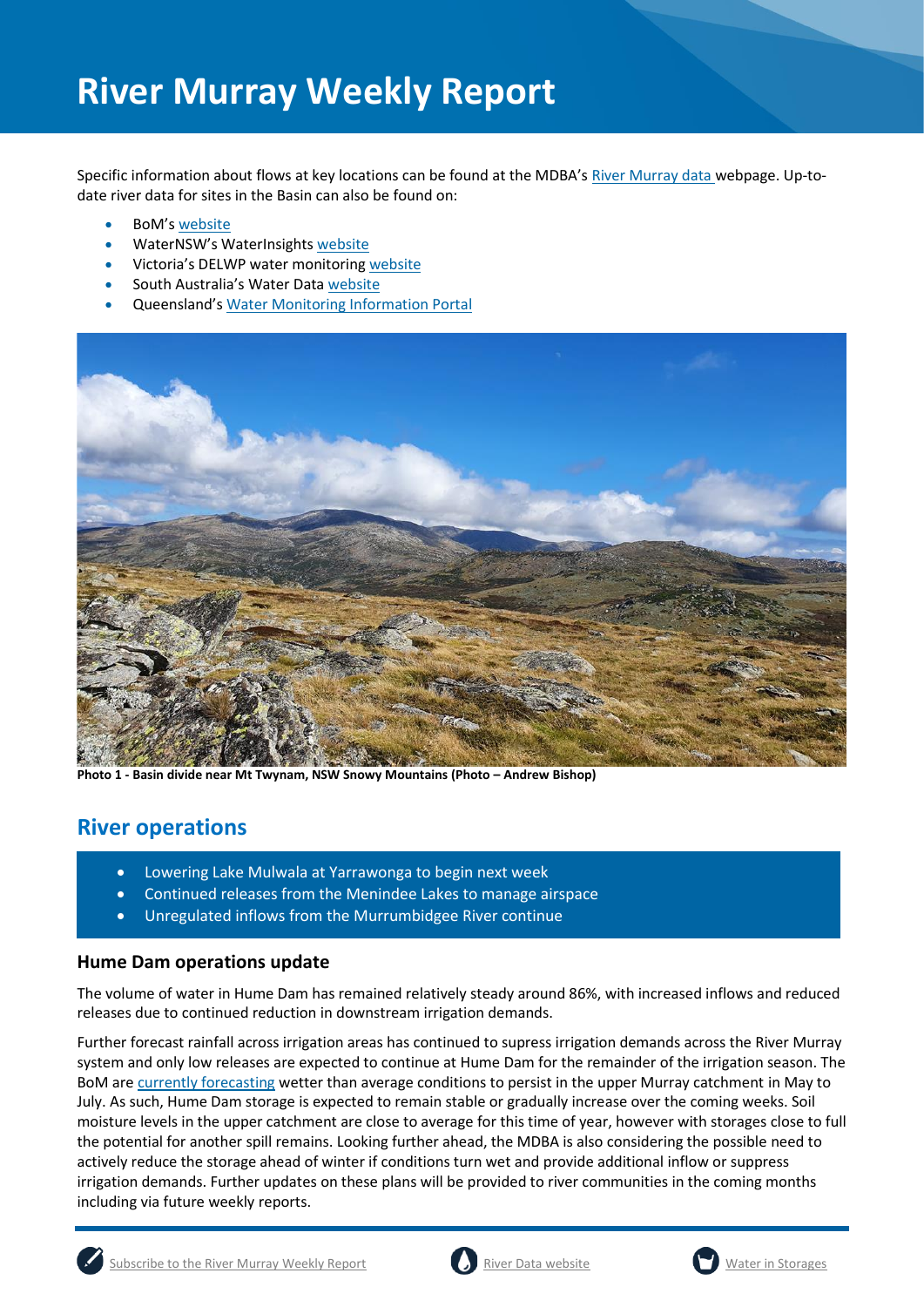

**Photo 2 – View towards Mt Tate and the Basin divide above Guthega Pondage, NSW Snowy Mountains (Photo – Andrew Bishop)**

#### **Unregulated flows**

Flows continue to remain unregulated along the lower Darling system. These inflows to the River Murray plus rain and subsequent lower demand, have resulted in flows above operational requirements from Swan Hill downstream to the South Australian (SA) border. As such, unregulated flows are now available in the Murray from Swan Hill downstream to the SA border.

River operators will continue to monitor rainfall forecasts, tributary inflows and system demands and provide updated advice on unregulated flows. Information on access to Murray supplementary water licences in NSW is available from [WaterNSW Water insights.](https://waterinsights.waternsw.com.au/11904-new-south-wales-murray-regulated-river/updates) General information on River Murray unregulated flows can be accessed on the MDB[A webpage.](https://www.mdba.gov.au/water-management/allocations-states-mdba/unregulated-flows-river-murray)

#### **Water quality impacts**

WaterNSW advise the **red alert** for **blue-green algae** for Menindee Lakes at Lake Wetherell and Pamamaroo Inlet has reduced to an **amber alert**. **Amber alerts** remain current at several locations along the lower Darling, the River Murray, and the Edward Wakool system. In the Murrumbidgee a **red alert** remains current for Yanga Lake at Regatta Beach. Information about blue-green algae, including alert locations, is available throug[h Goulburn-Murray](https://www.g-mwater.com.au/news/bga)  [Water,](https://www.g-mwater.com.au/news/bga) [WaterNSW](https://www.waternsw.com.au/water-quality/algae) and [Water quality | Murray-Darling Basin Authority \(mdba.gov.au\).](https://www.mdba.gov.au/water-management/mdbas-river-operations/water-quality)

#### **River operations**

Over the last week active storage decreased by 43 GL to 7,779 GL (91% capacity).

At **Dartmouth Reservoir**, the [storage](https://riverdata.mdba.gov.au/dartmouth-dam) increased by 6 GL to 3,600 GL (93% capacity). The release, measured at Colemans gauge, is currently targeting 500 ML/day and expected to continue targeting this minimum rate for the coming weeks. To receive additional information on planned Mitta Mitta flows, subscribe to receive the MDBA's flow advice's [here.](https://www.mdba.gov.au/water-management/murray-darling-reports-data/flow-advice)



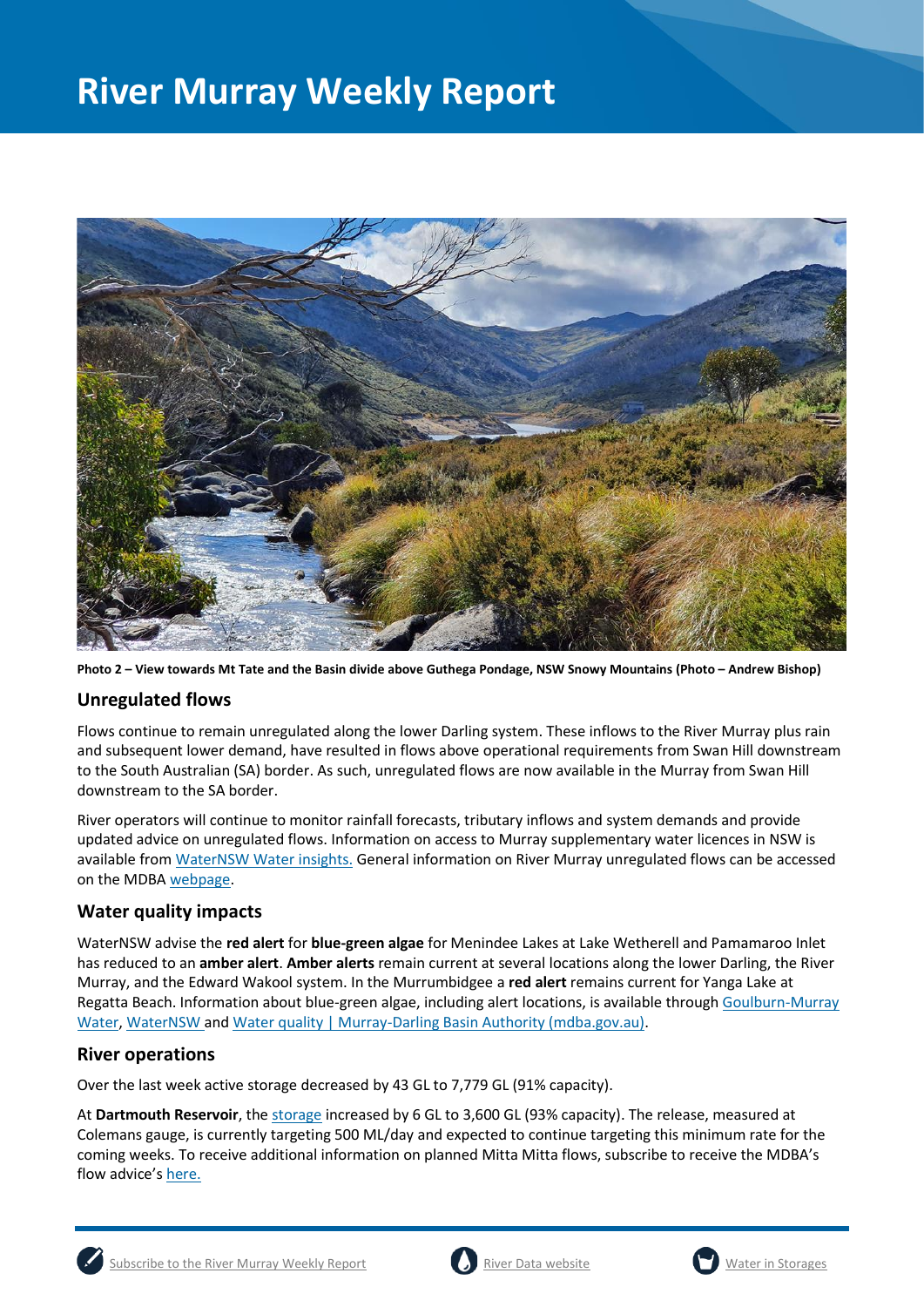**Hume Reservoir** [storage](https://livedata.mdba.gov.au/hume-dam) increased by 5 GL to 2,580 GL (86% capacity). The release reduced to 2,500 ML/day this week, as observed and forecast rainfall meant irrigation demands remained low. Over the coming week, the release is expected to remain low and will be managed in response to downstream irrigation demands and weather conditions.

**Lake Mulwala** is currently at 124.81 m AHD within the normal operating range (124.6 to 124.9 m AHD). Diversions to Mulwala Canal remained low, averaging 550 ML/day. At Yarrawonga Main Channel, diversions varied between 90 and 310 ML/day. Downstream of **Yarrawonga Weir**, the release gradually reduced from 7,500 ML/day to 5,500 ML/day and is expected to continue reducing to 4,000 ML/day over the coming week.

After extensive consultation with the local community, landholders and businesses, the Murray–Darling Basin Authority, in partnership with Goulburn-Murray Water, have confirmed the scheduled **lowering of the Lake Mulwala level** to help reduce invasive waterweed will commence from next week, depending on observed rainfall in the coming days. Lowering the lake provides the best means of controlling the highly invasive water weed *Egeria densa* and is a practice that occurs every 3 to 5 years. More information will be available in future editions of the Weekly report and a media release can be [found here.](https://www.mdba.gov.au/news-media-events/newsroom/media-centre/joint-media-release-lowering-lake-mulwala-yarrawonga-begin)

Flow through the **Kolety** (pronounced Kol-etch)/**Edward River** and **Gulpa Creek** offtakes have averaged around 1,300 ML/day and 240 ML/day respectively over the last week. Releases from the Edward Escape to the Kolety/Edward River reduced to 150 ML/day, as irrigation diversions to Wakool Canal reduced following rainfall over the irrigation areas. Over the previous week, diversions into Yallakool Creek reduced from 400 ML/day to 200 ML/day, similarly the Colligen Creek receded from 500 ML/day to 240 ML/day. WaterNSW is delivering flow pulses on behalf of environmental water holders to benefit native fish and riparian vegetation along the Wakool River and Yallakool, Colligen, and Niemur creeks. The release downstream of **Stevens Weir** averaged 930 ML/day.

On the lower **Goulburn River,** the flow measured a[t McCoys Bridge](https://riverdata.mdba.gov.au/mccoy-bridge) is currently around 1,100 ML/day and forecast to remain around this rate as environmental water holders target a higher autumn base flow. The recent higher flow rates targeted environmental outcomes in the lower Goulburn River and further downstream along the River Murray, including to entice golden and silver perch to move into the Goulburn River. For more information, see the Goulburn-Broken CMA [website.](https://www.gbcma.vic.gov.au/news_events/water-for-the-environment-to-give-fish-new-home-in-lower-goulburn-river.html) Information regarding opportunities for allocation trade between the Goulburn and Murray Valleys is available at the Victorian water register [website](http://waterregister.vic.gov.au/water-trading/allocation-trading) and the [Goulburn-Murray Water website.](https://www.g-mwater.com.au/water-resources/managing-water-storages)

At **Torrumbarry Weir** the pool is steady, targeting the full supply level. Th[e diversion](https://riverdata.mdba.gov.au/national-channel-ds-torrumbarry-headworks) to **National Channel** reduced from 800 ML/day to the current rate of 500 ML/day. Releases from Torrumbarry Weir averaged 6,300 ML/day this week and are forecast to recede towards 4,000 ML/day by early May, following reduced releases upstream.

Inflows from the **Murrumbidgee River**, measured a[t Balranald,](https://riverdata.mdba.gov.au/balranald-weir-downstream) averaged around 3,500 ML/day and, without further rainfall, are forecast to recede over the coming week to around 1,600 ML/day.

At **Menindee Lakes**, the storage increased by 57 GL and is currently at 1,906 GL (110% capacity). Upstream of Menindee Lakes, heavy rainfall over recent weeks/months in southern Queensland and northern NSW has resulted in higher flows across the Barwon Darling River system. WaterNSW [latest update](https://waterinsights.waternsw.com.au/api/water-source/v2/updates/1675/attachment) forecasts a further 600 – 1,000 GL inflow to the Menindee lakes system by the end of June. More information is available from the WaterNSW WaterInsigh[t website.](https://waterinsights.waternsw.com.au/12104-lower-darling-regulated-river/updates)

Releases to the lower Darling River (measured at Weir 32) increased from 9,000 ML/day to 10,600 ML/day over the past week. WaterNSW are increasing releases at Weir 32 to hold steady at around 12,000 ML/day for approximately four weeks, before being gradually reduced back to the minimum flow target (assuming a drier outlook). Releases from Lake Cawndilla (part of Menindee Lakes) into the Great Darling Anabranch remained around 1,800 ML/day this week and will do so for the next nine weeks, for the purposes of managing airspace in response to forecast inflows. Downstream on the lower Darling at Burtundy, the flow increased to around 8,400 ML/day and will increase over the coming week with higher Weir 32 releases.

The flow downstream of **Wentworth Weir** is currently 19,500 ML/day and expected to increase slightly over the coming week.





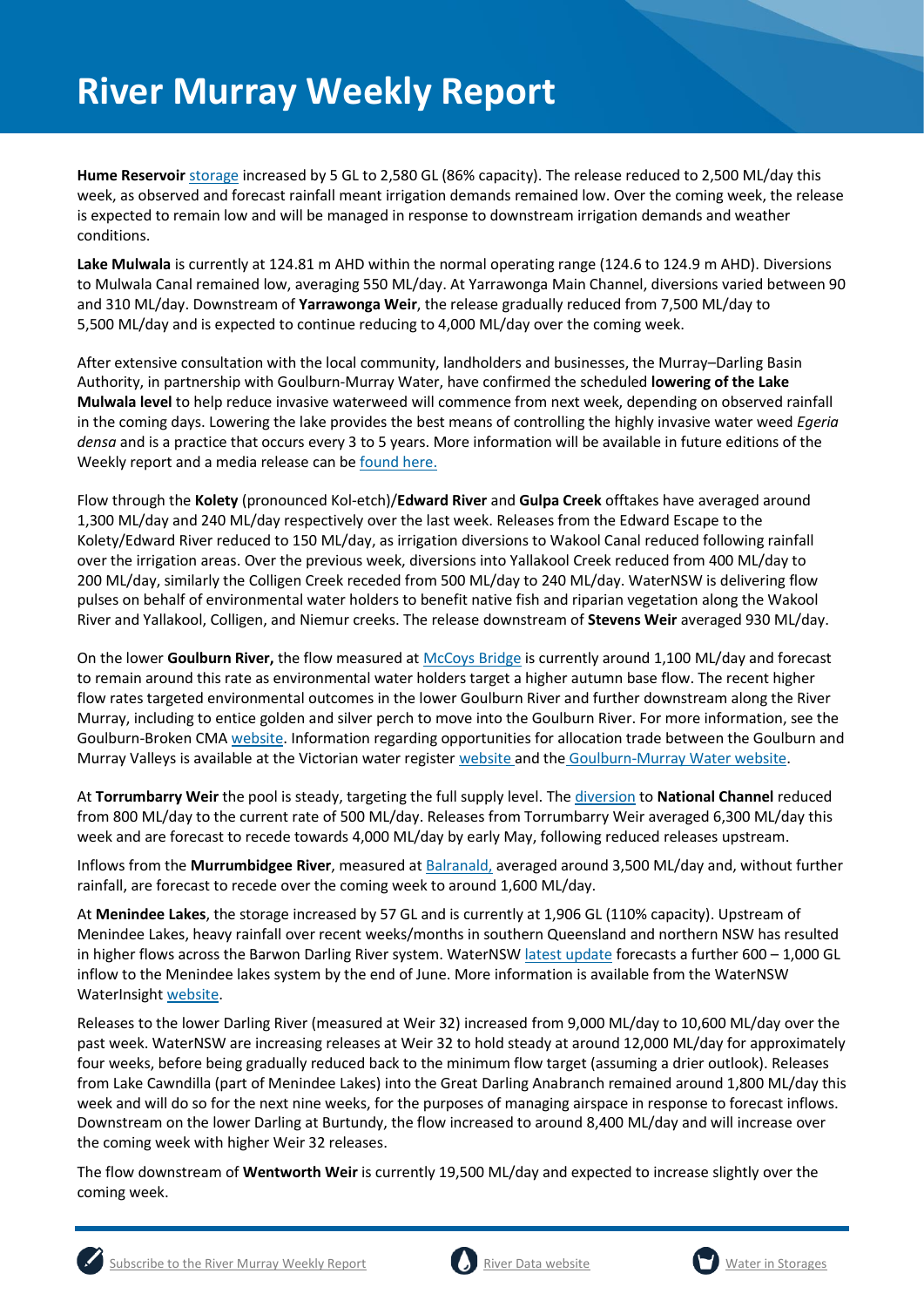The [storage](https://riverdata.mdba.gov.au/lake-victoria) at **Tar-ru/Lake Victoria** reduced by 25 GL this week to 54% capacity. Inflows and outflows from Tarru/Lake Victoria are being managed to operate the storage volume in accordance with the Lake Victoria Operating Strategy (LVOS) as specified in th[e Objectives and Outcomes for River Operations in the River Murray System.](https://www.mdba.gov.au/publications/mdba-reports/objectives-outcomes-river-operations-river-murray-system) The LVOS aims to stabilize the lake foreshore and protect cultural heritage sites by encouraging the growth of native vegetation. To help achieve this, operations aim to reduce the length of time the foreshore vegetation is inundated. The storage level will be managed to maximise water availability by the end of the current unregulated flow event.

The flow to **South Australia** averaged 21,600 ML/day this week. Additional Dilution Flow (ADF) to South Australia continues to be triggered. The current unregulated flows into South Australia mean that no additional releases from storage are needed to meet ADF at the current point in time. For information on ADF and the ADF triggers please refer t[o Objectives and Outcomes for River Operations in the River Murray System](https://www.mdba.gov.au/publications/mdba-reports/objectives-outcomes-river-operations-river-murray-system) (pages 79-80).

The **Lower Lakes** 5-day average water level is 0.66 m AHD. Barrage releases are continuing to pass unregulated flows to the Coorong and out to the Southern Ocean. For further information on barrage releases and South Australia's Entitlement flow, see the South Australian [Department](https://www.environment.sa.gov.au/news-hub/news/articles/2021/11/Daily-barrage-data) for Environment and Water Weekly Department [for Environment and Water | Barrage flow data available at the click of a button.](https://www.environment.sa.gov.au/news-hub/news/articles/2021/11/Daily-barrage-data)

**For media inquiries contact the Media Officer on 02 6279 0141**

ANDREW KREMOR A/g Executive Director, River Management



**Australian Government** 







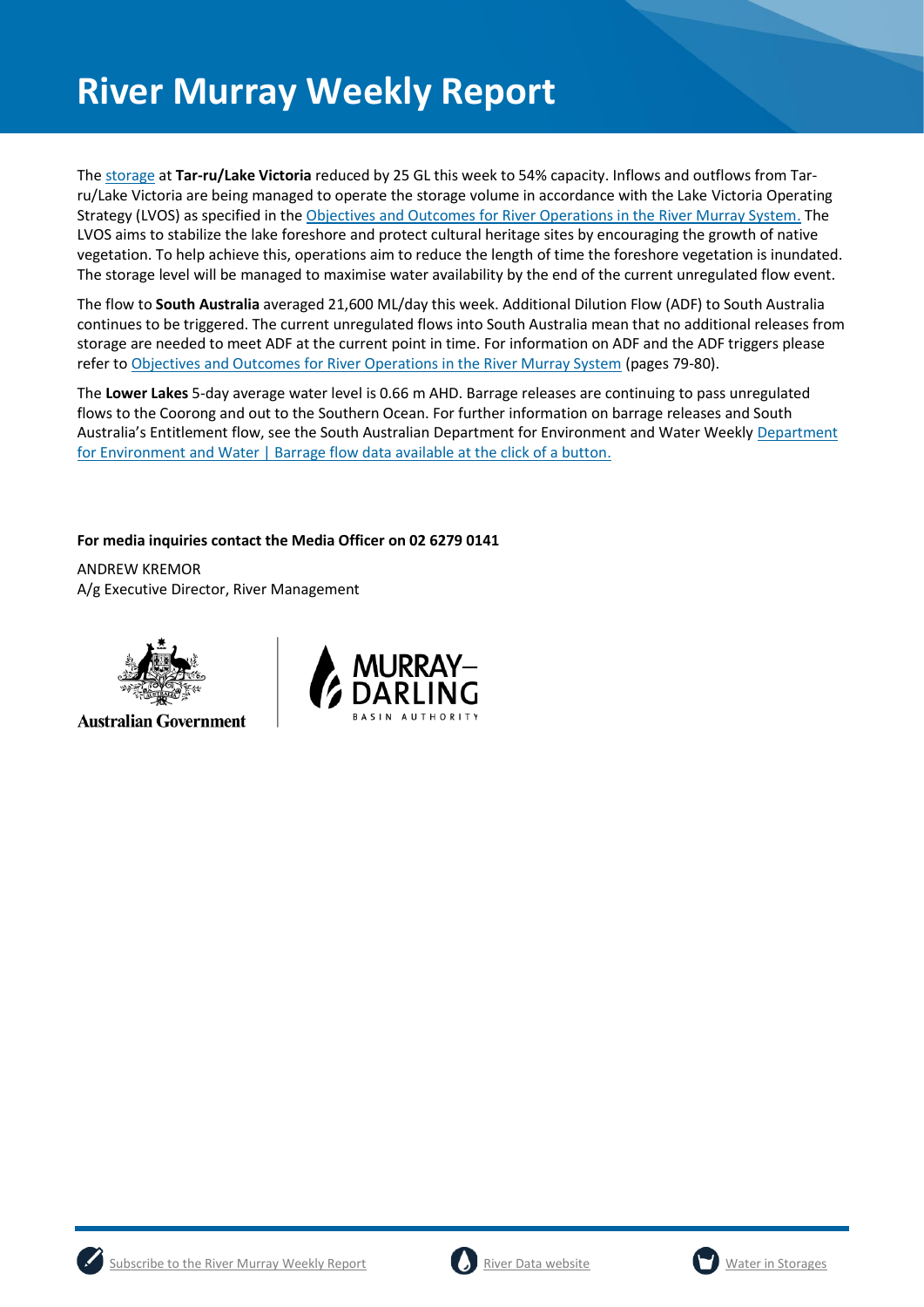#### Water in Storage Water in Storage Week ending Wednesday 27 Apr 2022

| <b>MDBA Storages</b>             | Full<br>Supply<br>Level | Full<br>Supply<br>Volume | Current<br>Storage<br>Level | Current | Storage | Dead<br>Storage | Active<br>Storage | Change in Total<br>Storage for the<br>Week |
|----------------------------------|-------------------------|--------------------------|-----------------------------|---------|---------|-----------------|-------------------|--------------------------------------------|
|                                  | $(m$ AHD)               | (GL)                     | $(m$ AHD)                   | (GL)    | %       | (GL)            | (GL)              | (GL)                                       |
| Dartmouth Reservoir              | 486.00                  | 3856                     | 482.02                      | 3600    | 93%     | 71              | 3529              | $+6$                                       |
| Hume Reservoir                   | 192.00                  | 3 0 0 5                  | 189.79                      | 2 5 8 0 | 86%     | 23              | 2557              | $+5$                                       |
| Lake Victoria                    | 27.00                   | 677                      | 24.22                       | 367     | 54%     | 100             | 267               | $-25$                                      |
| Menindee Lakes                   |                         | 1 731*                   |                             | 906     | 110%    | $(480 \#)$      | 1426              | $+57$                                      |
| <b>Total</b>                     |                         | 9 2 6 9                  |                             | 8453    | 91%     | $ -$            | 7 7 7 9           | $+43$                                      |
| <b>Total Active MDBA Storage</b> |                         |                          |                             |         |         |                 | $91\%$ ^          |                                            |

#### **Major State Storages**

| <b>Burrinjuck Reservoir</b> | 026     | 986  | 96% |     | 983  | +12   |
|-----------------------------|---------|------|-----|-----|------|-------|
| <b>Blowering Reservoir</b>  | 631     | 543  | 95% | 24  | 519  | $+15$ |
| Eildon Reservoir            | 3 3 3 4 | 2575 | 77% | 100 | 2475 |       |

\* Menindee surcharge capacity – 2050 GL \*\* All Data is rounded to nearest GL \*\*

# NSW has sole access to water when the storage falls below 480 GL. MDBA regains access to water when the storage next reaches 640 GL. ^ % of total active MDBA storage

| <b>Snowy Mountains Scheme</b> |                     | Snowy diversions for week ending 26 Apr 2022 |                  |           |                 |
|-------------------------------|---------------------|----------------------------------------------|------------------|-----------|-----------------|
| <b>Storage</b>                | Active Storage (GL) | Weekly Change (GL)                           | Diversion (GL)   | This Week | From 1 May 2021 |
| Lake Eucumbene - Total        | 846                 | n/a                                          | Snowy-Murray     | +7        | 623             |
| Snowy-Murray Component        | 891                 | n/a                                          | Tooma-Tumut      | $+2$      | 317             |
| <b>Target Storage</b>         | 1340                |                                              | Net Diversion    | 5         | 306             |
|                               |                     |                                              | Murray 1 Release | $+11$     | 998             |

#### **Major Diversions from Murray and Lower Darling (GL) \***

| <b>New South Wales</b>      | This Week | From 1 July 2021 | Victoria                        | This Week        | From 1 July 2021 |
|-----------------------------|-----------|------------------|---------------------------------|------------------|------------------|
| Murray Irrig. Ltd (Net)     | 4.3       | 797              | Yarrawonga Main Channel (net)   | 1.4              | 180              |
| <b>Wakool Sys Allowance</b> | 0.9       | 25               | Torrumbarry System + Nyah (net) | 0                | 330              |
| Western Murray Irrigation   | $0.0\,$   | 25               | Sunraysia Pumped Districts      | 0.2 <sub>0</sub> | 103              |
| Licensed Pumps              | 3.9       | 256              | Licensed pumps - GMW (Nyah+u/s) | 0.6              | 33               |
| Lower Darling               | 12.6      | 327              | Licensed pumps - LMW            | $2.2^{\circ}$    | 430              |
| <b>TOTAL</b>                | 21.7      | 1430             | <b>TOTAL</b>                    | 4.4              | 1076             |

\* Figures are derived from actual and estimates where data is unavailable. Please note that not all data may have been available at the time of creating this report. \*\* All data above is rounded to nearest 100 ML for weekly data and nearest GL for cumulative data

| Flow to South Australia (GL)<br>* Flow to SA will be greater than normal entitlement for<br>this month due to unregulated flow and environmental<br>flows. | Entitlement this month<br>Flow this week<br>Flow so far this month<br>Flow last month | $135.0*$<br>575.0<br>649.4 | 151.0 (21 600 ML/day) |
|------------------------------------------------------------------------------------------------------------------------------------------------------------|---------------------------------------------------------------------------------------|----------------------------|-----------------------|
|------------------------------------------------------------------------------------------------------------------------------------------------------------|---------------------------------------------------------------------------------------|----------------------------|-----------------------|

#### **Salinity (EC) (microSiemens/cm at 25<sup>o</sup> C)**

|                         | Current | Average over the last week | Average since 1 August 2021 |
|-------------------------|---------|----------------------------|-----------------------------|
| Swan Hill               | 90      | 90                         | 80                          |
| Euston                  |         |                            |                             |
| <b>Red Cliffs</b>       |         |                            | 140                         |
| Merbein                 | 150     | 150                        | 150                         |
| Burtundy (Darling)      | 330     | 380                        | 350                         |
| Lock 9                  | 260     | 260                        | 200                         |
| Lake Victoria           | 260     | 250                        | 160                         |
| Berri                   | 240     | 230                        | 210                         |
| Waikerie                | 240     | 240                        | 230                         |
| Morgan                  | 240     | 240                        | 230                         |
| Mannum                  | 280     | 290                        | 240                         |
| Murray Bridge           | 300     | 310                        | 250                         |
| Milang (Lake Alex.)     | 370     | 360                        | 470                         |
| Poltalloch (Lake Alex.) | 330     | 330                        | 350                         |
| Meningie (Lake Alb.)    | 1 3 8 0 | 1 370                      | 1440                        |
| Goolwa Barrages         | 410     | 460                        | 730                         |





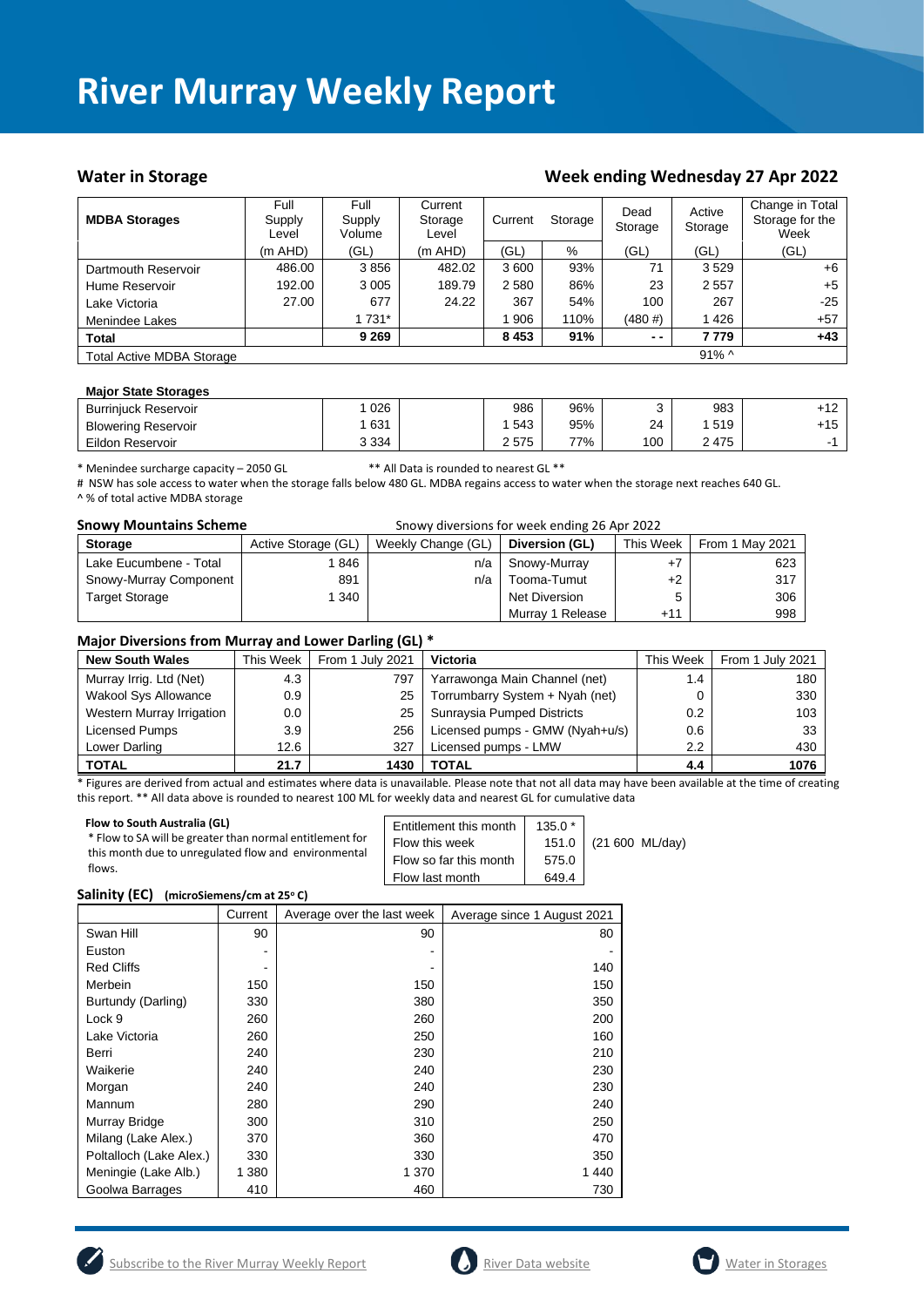

# **MURRAY-<br>DARLING**

#### River Levels and Flows **River Levels and Flows Week ending Wednesday 27 Apr 2022**

|                                  | Minor Flood<br>Stage     | Gauge          | Height                   | Flow     | Trend          | Average Flow this<br>Week | Average Flow last<br>Week |
|----------------------------------|--------------------------|----------------|--------------------------|----------|----------------|---------------------------|---------------------------|
|                                  |                          | local          | (m                       |          |                |                           |                           |
| <b>River Murray</b>              | (m)                      | (m)            | AHD)                     | (ML/day) |                | (ML/day)                  | (ML/day)                  |
| Khancoban                        | $\overline{\phantom{a}}$ | $\blacksquare$ |                          | 2 0 0 0  | F              | 1 3 6 0                   | 4 2 9 0                   |
| Jingellic                        | 4.0                      | 1.70           | 208.22                   | 4 2 6 0  | R              | 3770                      | 5750                      |
| Tallandoon ( Mitta Mitta River ) | 4.2                      | 1.52           | 218.41                   | 800      | F              | 850                       | 870                       |
| Heywoods                         | 5.5                      | 1.86           | 155.49                   | 2 4 8 0  | F              | 3 4 7 0                   | 8 4 0 0                   |
| <b>Doctors Point</b>             | 5.5                      | 1.92           | 150.39                   | 3 4 3 0  | F              | 5 0 8 0                   | 10 180                    |
| Albury                           | 4.3                      | 1.03           | 148.47                   |          | $\blacksquare$ |                           |                           |
| Corowa                           | 4.6                      | 1.40           | 127.42                   | 5 100    | F              | 6460                      | 10 470                    |
| Yarrawonga Weir (d/s)            | 6.4                      | 1.04           | 116.08                   | 5 9 8 0  | F              | 6860                      | 7 5 9 0                   |
| Tocumwal                         | 6.4                      | 1.78           | 105.62                   | 7 2 1 0  | F              | 7750                      | 8 1 6 0                   |
| Torrumbarry Weir (d/s)           | 7.3                      | 2.15           | 80.69                    | 6 200    | F              | 6 2 9 0                   | 5 0 1 0                   |
| Swan Hill                        | 4.5                      | 1.35           | 64.27                    | 7 0 0 0  | $\mathsf{R}$   | 6440                      | 4 3 6 0                   |
| <b>Wakool Junction</b>           | 8.8                      | 3.25           | 52.37                    | 9 1 3 0  | R              | 8 4 5 0                   | 6 3 3 0                   |
| Euston Weir (d/s)                | 9.1                      | 2.13           | 43.97                    | 12 3 60  | R              | 11 630                    | 10760                     |
| Mildura Weir (d/s)               |                          |                |                          | 11 880   | F              | 10 640                    | 11 380                    |
| Wentworth Weir (d/s)             | 7.3                      | 3.82           | 28.58                    | 19510    | R              | 18 390                    | 17 650                    |
| <b>Rufus Junction</b>            | -                        | 5.43           | 22.36                    | 22 400   | R.             | 21 190                    | 20 810                    |
| Blanchetown (Lock 1 d/s)         | $\overline{a}$           | 1.45           |                          | 21 190   | R.             | 20 650                    | 20 290                    |
|                                  |                          |                |                          |          |                |                           |                           |
| <b>Tributaries</b>               |                          |                |                          |          |                |                           |                           |
| Kiewa at Bandiana                | 2.8                      | 0.97           | 154.20                   | 460      | F              | 810                       | 500                       |
| Ovens at Wangaratta              | 11.9                     | 8.04           | 145.72                   | 720      | F              | 950                       | 570                       |
| Goulburn at McCoys Bridge        | 9.0                      | 1.57           | 92.99                    | 1 1 2 0  | R              | 1 0 3 0                   | 920                       |
| Edward at Stevens Weir (d/s)     | 5.5                      | 1.21           | 80.98                    | 930      | F              | 930                       | 780                       |
| <b>Edward at Liewah</b>          |                          | 1.90           | 57.28                    | 1 1 9 0  | F              | 1 2 8 0                   | 1 5 3 0                   |
| Wakool at Stoney Crossing        |                          | 1.63           | 55.12                    | 990      | R              | 890                       | 500                       |
| Murrumbidgee at Balranald        | 5.0                      | 3.45           | 59.41                    | 3 2 6 0  | F              | 3 4 3 0                   | 3 4 9 0                   |
| Barwon at Mungindi               | 6.1                      | 5.06           | $\overline{a}$           | 4 8 4 0  | F              | 6840                      | 10 070                    |
| Darling at Bourke                | 9.0                      | 7.52           | $\overline{\phantom{a}}$ | 21 980   | R              | 21 110                    | 19 480                    |
| Darling at Burtundy Rocks        |                          | 4.22           | $\blacksquare$           | 8 4 1 0  | R              | 8 1 0 0                   | 6970                      |
|                                  |                          |                |                          |          |                |                           |                           |

Natural Inflow to Hume 2810

(i.e. Pre Dartmouth & Snowy Mountains scheme)

**Weirs and Locks** Pool levels above or below Full Supply Level (FSL)

| Murrav             | FSL (m AHD) | u/s      | d/s                      |                       | FSL (m AHD) | u/s     | d/s     |
|--------------------|-------------|----------|--------------------------|-----------------------|-------------|---------|---------|
| Yarrawonga         | 124.90      | $-0.09$  |                          | No. 7 Rufus River     | 22.10       | $+0.42$ | $+3.10$ |
| No. 26 Torrumbarry | 86.05       | $-0.00$  |                          | No. 6 Murtho          | 19.25       | $-0.02$ | $+1.15$ |
| No. 15 Euston      | 47.60       | $+0.05$  | $\overline{\phantom{0}}$ | No. 5 Renmark         | 16.30       | $-0.00$ | $+1.06$ |
| No. 11 Mildura     | 34.40       | $+0.02$  | $+0.32$                  | No. 4 Bookpurnong     | 13.20       | $+0.05$ | $+1.93$ |
| No. 10 Wentworth   | 30.80       | $-39.80$ | $+1.18$                  | No. 3 Overland Corner | 9.80        | $+0.04$ | $+1.28$ |
| No. 9 Kulnine      | 27.40       | $+0.05$  | $+0.76$                  | No. 2 Waikerie        | 6.10        | $+0.04$ | $+1.34$ |
| No. 8 Wangumma     | 24.60       | $+0.07$  | $+1.30$                  | No. 1 Blanchetown     | 3.20        | $+0.06$ | $+0.70$ |

#### **Lower Lakes FSL = 0.75 m AHD**

Lake Alexandrina average level for the past 5 days (m AHD) 0.66

| <b>Barrages</b>       |              | <b>Fishways at Barrages</b> |          |                          |                        |                 |                            |  |  |
|-----------------------|--------------|-----------------------------|----------|--------------------------|------------------------|-----------------|----------------------------|--|--|
|                       | Openings     | Level (m AHD)               | No. Open | Rock Ramp                | <b>Vertical Slot 1</b> | Vertical Slot 2 | <b>Dual Vertical Slots</b> |  |  |
| Goolwa                | 128 openings | 0.80                        | ົ        | $\overline{\phantom{0}}$ | Open                   | Open            |                            |  |  |
| Mundoo                | 26 openings  | 0.61                        |          |                          |                        |                 | Open                       |  |  |
| <b>Hunters Creek</b>  |              |                             |          |                          | Open                   |                 |                            |  |  |
| <b>Boundary Creek</b> | 6 openings   |                             |          | -                        | Open                   |                 |                            |  |  |
| Ewe Island            | 111 gates    |                             | 12       |                          |                        |                 | Open                       |  |  |
| Tauwitchere           | 322 gates    | 0.68                        | 35       | Open                     | Open                   | Open            |                            |  |  |

AHD = Level relative to Australian Height Datum, i.e. height above sea level